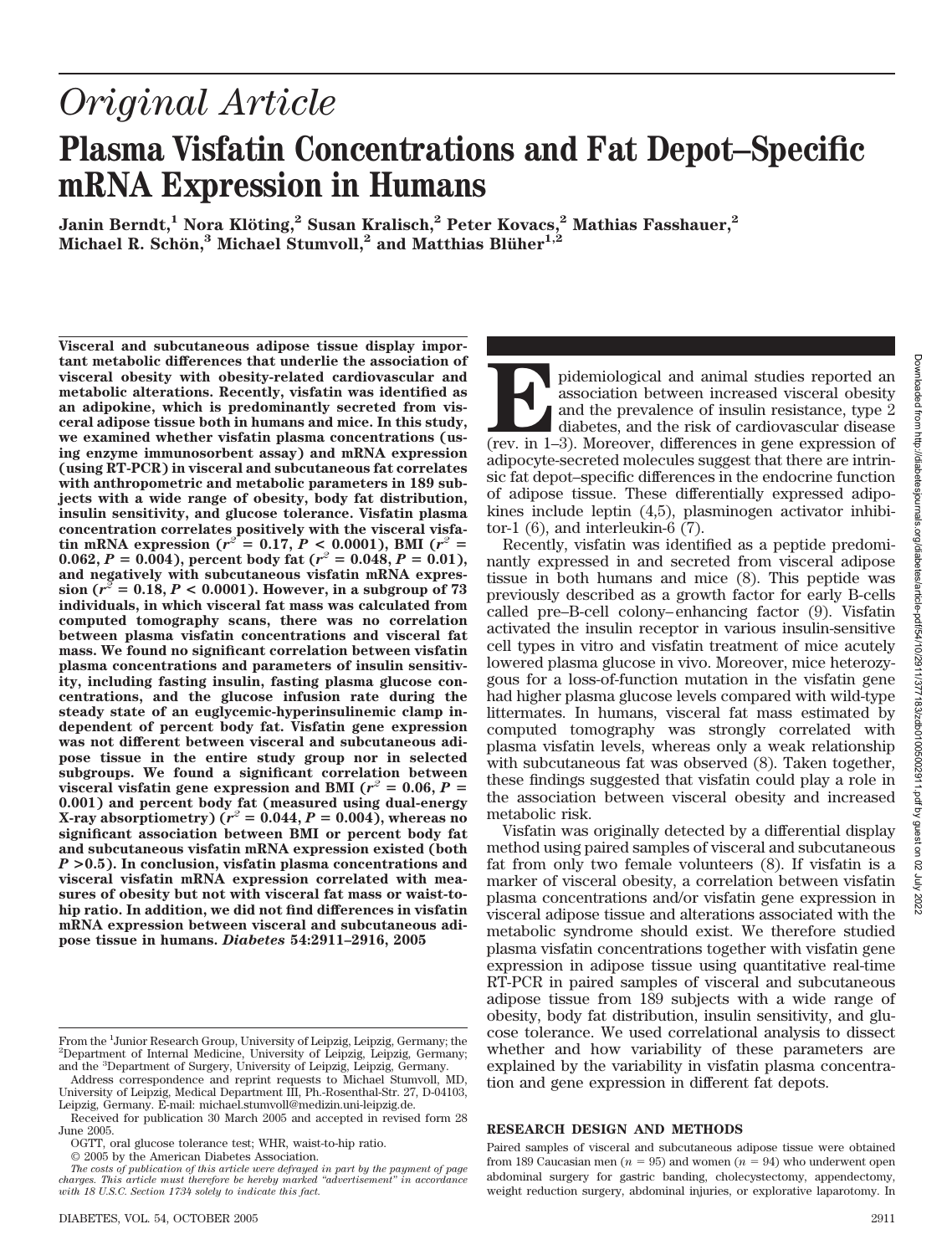163 of these 189 subjects, fasting blood samples were taken before the operation. The age ranged from 24 to 86 years and BMI from 20.8 to 54.1 kg/m<sup>2</sup>. A total of 36 subjects had type 2 diabetes, and 31 subjects had impaired glucose tolerance. All subjects had a stable weight with no fluctuations of  $>2\%$ of the body weight for at least 3 months before surgery. Patients with severe conditions including generalized inflammation or end-stage malignant diseases were excluded from the study. Samples of visceral and subcutaneous adipose tissue were immediately frozen in liquid nitrogen after explantation. The study was approved by the ethics committee of the University of Leipzig. All subjects gave written informed consent before taking part in the study.

**Assays.** Plasma visfatin concentrations were measured in triplicate with a human Visfatin (COOH-terminal) enzyme immunometric assay (Phoenix, Belmont, CA). Basal, fasting blood samples were taken after an overnight fast to determine glucose, insulin, and standard laboratory parameters. Plasma insulin was measured with a two-site chemiluminescent enzyme immunometric assay for the IMMULITE automated analyzer (Diagnostic Products, Los Angeles, CA).

**Measures of body fat content and oral glucose tolerance test.** BMI was calculated as weight (in kilograms) divided by the square of height (in meters). Waist and hip circumferences were measured and waist-to-hip ratio (WHR) was calculated. Percentage body fat was measured by dual-energy X-ray absorptiometry. In addition, in a subgroup of 73 subjects (33 male and 40 female), visceral fat area and the relative ratio of intra-abdominal visceral fat to the subcutaneous fat area using computed tomography scans at the level of L4-L5 was calculated as previously described (10). The oral glucose tolerance test (OGTT) was performed according to the criteria of the American Diabetes Association (11). Three days before the OGTT, the patients documented a high-carbohydrate diet. The OGTT was performed after an overnight fast with 75 g standardized glucose solution (Glucodex Solution 75 g; Merieux, Montreal, Canada). Venous blood samples were taken at 0, 60, and 120 min for measurements of plasma glucose concentrations.

**Euglycemic-hyperinsulinemic glucose clamp.** Insulin sensitivity was assessed with the euglycemic-hyperinsulinemic clamp method (12). The cutoff for insulin resistance was arbitrarily chosen from the euglycemic-hyperinsulinemic clamp results of  $>120$  individuals, which share the same population background and underwent the same clamp conditions as previously reported (13).

**Analysis of human visfatin gene expression.** Human visfatin gene expression was measured by quantitative real-time RT-PCR in a fluorescent temperature cycler using the TaqMan assay, and fluorescence was detected on an ABI PRISM 7000 sequence detector (Applied Biosystems, Darmstadt, Germany). Total RNA was isolated from paired subcutaneous and visceral adipose tissue samples using TRIzol (Life Technologies, Grand Island, NY), and  $1 \mu$ g RNA was reverse transcribed with standard reagents (Life Technologies). From each RT-PCR,  $2 \mu l$  was amplified in a  $26-\mu l$  PCR using the Brilliant SYBR Green QPCR Core Reagent Kit from Stratagene (La Jolla, CA) according to the manufacturer's instructions. Samples were incubated in the ABI PRISM 7000 sequence detector for an initial denaturation at 95°C for 10 min, followed by 40 PCR cycles, each cycle consisting of 95°C for 15 s, 60°C for 1 min, and 72°C for 1 min. The following primers were used: human Visfatin (accession no. NM\_005746) 5'gacgccagcagggaattttgttac 3' (sense) and 5'agctttttgtcaccttgc cattct 3' (antisense) and human 36B4 (accession no. NM\_001002) 5'aacat

# TABLE 1

Linear regression analysis of visfatin plasma concentration with anthropometric and metabolic parameters

|                       | All     | Male              | Female |  |
|-----------------------|---------|-------------------|--------|--|
| $\boldsymbol{n}$      | 163     | 83                | 80     |  |
| Age                   | 0.01    | 0.02              | 0.0    |  |
| <b>BMI</b>            | $0.04*$ | $0.11\dagger$     | 0.0    |  |
| Body fat $(\%)$       | $0.04*$ | $0.11\dagger$     | 0.0    |  |
| Waist                 | 0.02    | 0.09 <sup>†</sup> | 0.0    |  |
| <b>WHR</b>            | 0.01    | 0.01              | 0.01   |  |
| Glucose infusion rate | 0.0     | 0.0               | 0.0    |  |

Data are  $r^2$ .  $*P < 0.05$ ;  $\dagger P < 0.01$ .

gctcaacatctcccc3' (sense) and 5'ccgactcctccgactcttc 3' (antisense). SYBR Green I fluorescence emissions were monitored after each cycle. Expression of human visfatin and human 36B4 mRNA were quantified by using the second derivative maximum method of the TaqMan Software (Applied Biosystems) determining the crossing points of individual samples by an algorithm that identifies the first turning point of the fluorescence curve. Human visfatin mRNA expression was calculated relative to 36B4, which was used as an internal control due to its resistance to hormonal regulation (14). Amplification of specific transcripts was confirmed by melting curve profiles (cooling the sample to 68°C and heating slowly to 95°C with measurement of fluorescence) at the end of each PCR. The specificity of the PCR was further verified by subjecting the amplification products to agarose gel electrophoresis. **Statistical analysis.** Data are shown as means  $\pm$  SD unless stated otherwise. Before statistical analysis, non-normally distributed parameters were logarithmically transformed to approximate a normal distribution. Expression differences between visceral and subcutaneous adipose tissue were assessed using the paired Student's *t* test. Linear relationships were assessed by least square regression analysis. Multivariate linear relationships were assessed by a general linear model. Statistical software from the SAS Institute (Cary, NC) was used.  $P$  values  $\leq 0.05$  were considered to be statistically significant. Separate analyses were performed in subgroups for sex, BMI (BMI  $\leq$ 25; *n* = 48, BMI 25-29.9;  $n = 52$ ; BMI > 30;  $n = 89$ ), and WHR (<0.7 or >1.0).

# **RESULTS**

**Plasma visfatin concentrations.** In the entire study population, plasma visfatin concentrations were not different between men (14.2  $\pm$  2.1 ng/ml) and women (15.4  $\pm$ 1.7 ng/ml). There was a significant correlation between plasma visfatin concentrations, BMI, and percent body fat (Table 1), which was essentially accounted for by men (Fig. 1). We did not find a correlation between plasma visfatin concentration, age, and WHR (Table 1).



**FIG. 1. Correlation between plasma visfatin concentrations and % body fat in men (***A***) and women (***B***). Data were log transformed to achieve normal distribution.**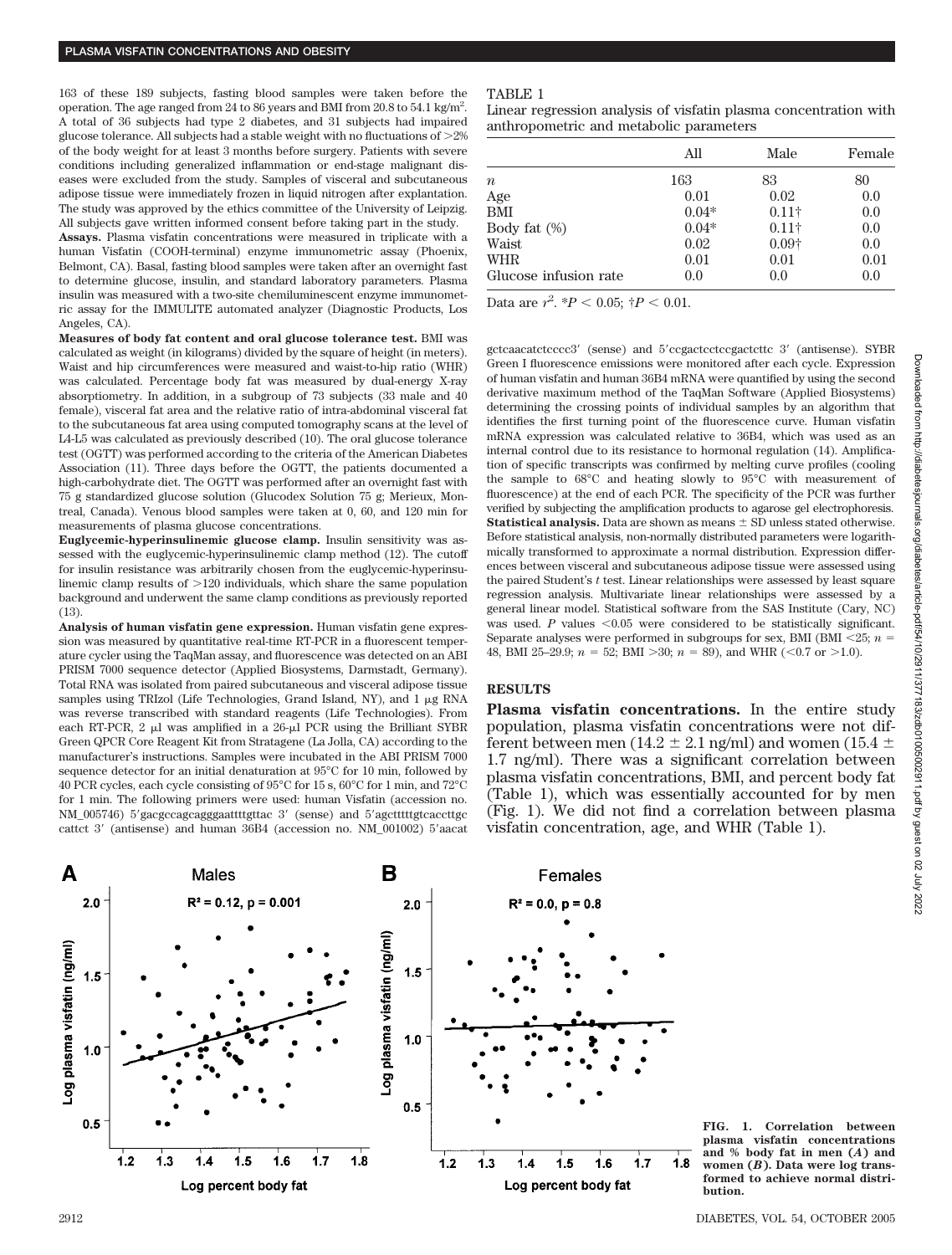

**FIG. 2. Correlation between plasma visfatin concentration and visfatin mRNA expression in visceral (***A***) or subcutaneous (***B***) fat depots (***n* **163). Data were log transformed to achieve normal distribution.**

**Visceral and subcutaneous visfatin mRNA expression.** Plasma visfatin concentration was significantly positively correlated with visfatin mRNA expression in visceral fat, whereas a significantly negative correlation was found between circulating visfatin and subcutaneous visfatin mRNA expression (Fig. 2).

In the entire study population, visfatin gene expression was not different between subcutaneous and visceral adipose tissue (Fig. 3*A*). Since our entire study population is very heterogeneous, we selected two subgroups of lean  $(BMI < 25 \text{ kg/m}^2)$  men  $(n = 21)$  and women  $(n = 27)$  with normal glucose tolerance. As clearly shown in Fig. 3*B*, visfatin mRNA expression was not different between visceral and subcutaneous adipose tissue even in these homogeneous subgroups. In the entire study population, no significant correlation between the subcutaneous and visceral visfatin gene expression was detected ( $r^2 = 0.001$ ,  $P = 0.056$ .

There was no difference either in subcutaneous or visceral visfatin gene expression between men and women (data not shown). Results of univariate regression analysis in the entire study population and male and female subgroups are shown in Table 2. Parameters of obesity (BMI, percent body fat, and waist circumference) were significantly correlated with visceral but not with subcutaneous visfatin gene expression. However, this relationship was only present in women (Table 2). There was no correlation between visfatin gene expression and age, WHR, and fasting plasma glucose (Table 2). To express visfatin expression in visceral relative to that in subcutaneous fat,

we calculated the visceral-to-subcutaneous visfatin mRNA ratio. Again, BMI ( $r^2 = 0.04$ ,  $P = 0.009$ ), percent body fat  $(r^2 = 0.03, P = 0.02)$ , and waist circumference  $(r^2 = 0.02, P = 0.02)$  $P = 0.049$ ) were significantly correlated with the log visceral-to-subcutaneous visfatin mRNA ratio, while the WHR was not (Fig. 4).

**Plasma visfatin concentrations and visceral fat mass.** To determine visceral intra-abdominal and subcutaneous abdominal fat areas, computed tomography scans from 73 individuals (33 males, 40 females) were evaluated at the level of L4-L5 with an attenuation range of  $-30$  to  $-190$ Hounsfield units. In addition to the visceral fat area, the ratio of intra-abdominal visceral fat to the subcutaneous fat area was calculated as previously described (10). In this subgroup, plasma visfatin concentrations and visceral visfatin mRNA expression were also correlated ( $r^2 = 0.26$ ,  $P = 0.0001$ . However, we did not find a correlation between visfatin plasma concentrations and visceral fat area or the relative ratio of visceral-to-subcutaneous fat (Fig. 5). Moreover, no correlation was found between visceral visfatin mRNA expression and visceral fat area  $(r^2)$  $= 0.0, P = 0.31$ .

**Plasma visfatin concentrations and expression levels and insulin sensitivity.** There was no significant correlation between plasma visfatin and fasting plasma insulin concentrations (Fig. 6*A*). There was also no correlation between plasma visfatin concentrations and glucose infusion rate during steady state of a euglycemic-hyperinsulinemic clamp (Table 1), fasting plasma glucose concen-



**FIG. 3. Visfatin mRNA expression in human visceral and subcutaneous adipose tissue. Data were log transformed to achieve nor**mal distribution  $(1 \text{ AU} = 1$ ag/100 ng total **RNA).** *A***: Total RNA of paired samples from visceral and subcutaneous (SC) adipose tissue obtained from 189 Caucasian men (***n*  $95$ ) and women  $(n = 94)$  was subjected to **real-time RT-PCR. Mean visfatin mRNA expression was not significantly different between SC and visceral adipose tissue (***P* **0.1).** *B***: Visfatin mRNA expression in two homogeneous subgroups of lean (BMI <25**  $kg/m^2$ ) men ( $n = 21$ ) and women ( $n = 27$ ) **with normal glucose tolerance (NGT).**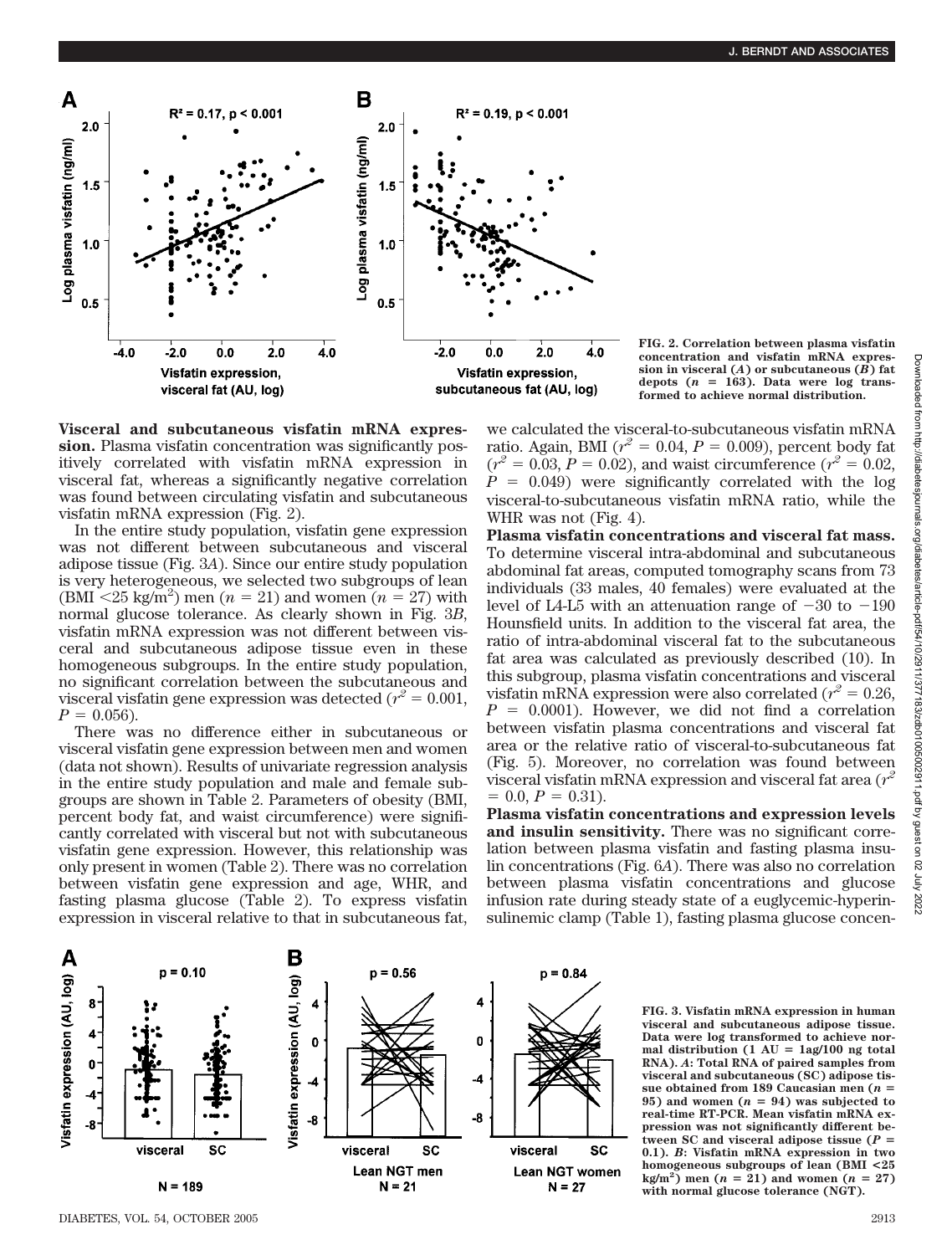#### TABLE 2

Linear regression analysis of visceral and subcutaneous visfatin gene expression with anthropometric and metabolic parameters

|                       | All $(n = 189)$ |               | Male $(n = 95)$ |          | Female $(n = 94)$ |                   |
|-----------------------|-----------------|---------------|-----------------|----------|-------------------|-------------------|
|                       | Subcutaneous    | Visceral      | Subcutaneous    | Visceral | Subcutaneous      | Visceral          |
| Age                   |                 | 0.001         | 0.03            | 0.004    |                   | 0.02              |
| <b>BMI</b>            | 0.002           | $0.06*$       | 0.02            | 0.02     | 0.002             | 0.09 <sup>†</sup> |
| Body fat $(\%)$       | 0.001           | $0.04\dagger$ | 0.006           | 0.03     |                   | 0.061             |
| Waist                 |                 | $0.03*$       | 0.004           | 0.03     |                   | $0.04\pm$         |
| <b>WHR</b>            |                 | 0.01          |                 | 0.02     | 0.002             | 0.02              |
| Glucose infusion rate | 0.001           | 0.02          | 0.002           | 0.03     | 0.001             | 0.01              |

Data are  $r^2$ .  $*P < 0.001$ ;  $\dagger P < 0.01$ ;  $\ddagger P < 0.05$ .

tration (Fig. 6*B*), and the 2-h OGTT glucose concentration  $(r^2 = 0.06, P = 0.53).$ 

There was a significant correlation between visceral visfatin expression and fasting plasma insulin concentrations ( $r^2 = 0.02$ ,  $P = 0.05$ ), but not fasting or 2-h OGTT (both  $r^2 = 0, P > 0.5$ ) plasma glucose concentrations ( $r^2 =$ 0.01,  $P = 0.2$ ). The correlation between visceral visfatin expression and fasting plasma insulin concentrations became nonsignificant upon adjusting for BMI  $(P = 0.7)$ . There was no significant correlation between subcutaneous visfatin gene expression and fasting plasma insulin (*r<sup>2</sup>*  $= 0, P = 0.9$ ) or fasting ( $r^2 = 0, P = 0.9$ ) or 2-h OGTT plasma glucose ( $r^2 = 0$ ,  $P = 0.5$ ) concentrations. There was also no correlation between either visceral ( $r^2 = 0.01$ ,  $P = 0.3$  or subcutaneous ( $r^2 = 0.03$ ,  $P = 0.8$ ) visfatin mRNA expression and the glucose infusion rate during steady state of a euglycemic-hyperinsulinemic clamp (Table 2).

**Subgroup analyses.** To identify possible relationships pertaining only to specific subgroups, we performed a series of subanalyses for BMI (BMI  $\langle 25, n = 52; \text{ BMI}$ )  $25-29.9, n = 54$ ; BMI  $>30, n = 91$ ), WHR (<0.7 or >1.0), and type 2 diabetes. Neither in the BMI nor the WHR subgroups did we detect statistical relationships beyond those reported for the entire study population. Taking into account presence or absence of type 2 diabetes did not have any effect on the results.

## **DISCUSSION**

Fukuhara et al. (8) identified visfatin as a peptide predominantly expressed in and secreted from visceral adipose tissue and demonstrated in 101 male and female human subjects a correlation between plasma visfatin concentrations and the amount of visceral fat.

We studied plasma visfatin concentrations in 163 subjects with a wide range of obesity, body fat distribution, insulin sensitivity, and glucose tolerance. We found a significant correlation between visfatin plasma concentrations and measures of obesity, i.e., BMI and body fat content, but not with waist circumference or WHR. Moreover, we found a significant positive relationship between BMI, percent body fat, and waist circumference and visceral visfatin expression. No similar relationship existed for subcutaneous visfatin gene expression. These findings are at least in part compatible with the hypothesis that obesity is associated with increased visceral visfatin expression. It is unclear whether visceral visfatin gene expression is upregulated directly in response to obesity or whether this relationship reflects an epiphenomenon of some obesity-related mechanism, e.g., hyperinsulinemia, hyperleptinemia, or others. The between-sex heterogeneity is notable but cannot easily be explained. Hormonal regulation of visfatin plasma concentrations or gene expression have not been investigated.

It was suggested that WHR and waist circumference are useful variables for the crude assessment of visceral fat accumulation, since 90% of the variation in waist girth could be explained by differences in total body fatness and in visceral adipose tissue accumulation both in men and women (3,15). The lack of an association between WHR or waist circumference and plasma visfatin concentrations in our study suggests that circulating plasma visfatin is not associated with visceral fat accumulation but might be related to increased total fat mass. Therefore, we determined abdominal subcutaneous and visceral fat area using computed tomography scans between the fourth and fifth lumbar vertebrae in a subgroup of 73 individuals. In contrast to the previous report (8), we did not find a



**FIG. 4. Correlation of the ratio of visceral/subcutaneous (SC) visfatin mRNA expression with body fat content estimated from dual-energy X-ray absorptiometry scan analysis (***A***), but not with WHR in paired samples from visceral and SC adipose tissue (***B***) (***n* **189). Data were log transformed to achieve normal distribution.**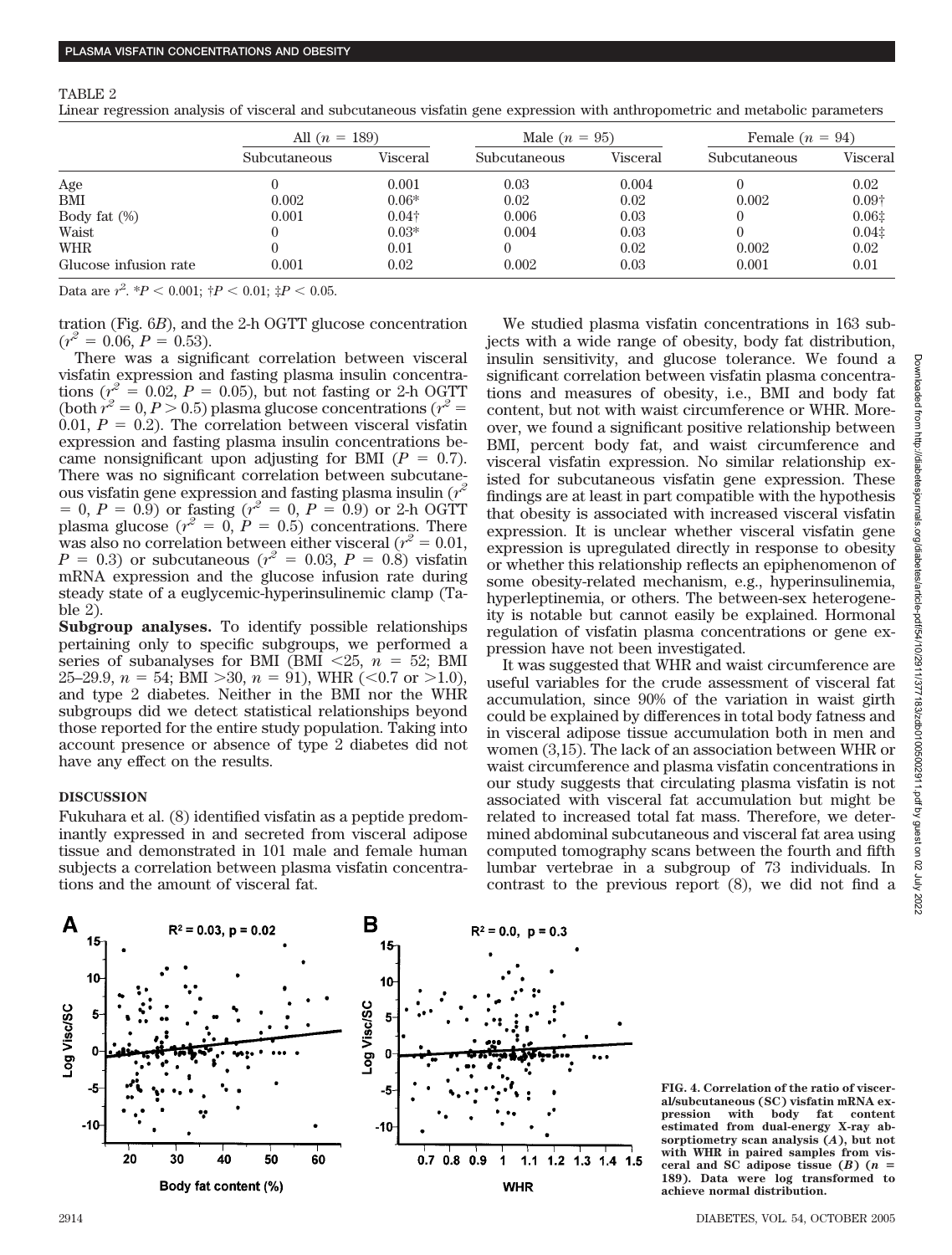

**FIG. 5. Correlation between plasma visfatin concentrations and the ratio of intra-abdominal visceral fat to the subcutaneous (SC) fat area (***n* **73). Data were log transformed to achieve normal distribution.**

correlation between visfatin plasma concentrations and abdominal visceral fat area, despite the presence of the correlation between visceral visfatin mRNA expression and plasma visfatin concentrations.

We found a correlation of plasma visfatin concentrations with visceral visfatin mRNA expression. Surprisingly, there was a significant negative correlation between plasma visfatin levels and subcutaneous visfatin expression. This phenomenon could be the result of a reciprocal regulatory mechanism of subcutaneous visfatin gene expression by increased plasma visfatin concentration.

In contrast to the previous report (8), we were not only unable to reproduce the visceral predominance of visfatin expression, but could not even detect any statistical difference, neither in the whole study group nor in any of the subgroups we had analyzed. Figure 3 shows that visfatin expression in visceral fat relative to that in subcutaneous fat varies greatly among individuals. For example, in our lean, nondiabetic female subgroup there are seven subjects in whom subcutaneous visfatin expression is about four orders of magnitudes lower than visceral visfatin expression. However, there are just as many subjects in whom visceral visfatin expression is several orders of magnitudes lower than subcutaneous visfatin expression. Thus, it is possible that Fukuhara et al. (8) had coincidentally studied two women with very low or practically absent subcutaneous visfatin expression. Another potential explanation for these different results may be that ethnic differences exist between the originally examined Japanese population and our Caucasian study group.

Visfatin was reported to have insulin-like activity and to bind to the insulin receptor, thereby lowering blood glucose levels (8,16). Like insulin, visfatin was shown to stimulate glucose uptake into adipocytes and muscle cells and to suppress glucose release from hepatocytes in vitro (8). Moreover, Fukuhara et al. (8) showed that visfatin induced phosporylation of signal transduction proteins downstream of the insulin receptor. If insulin-like activity of visfatin was of physiological importance, and given the observation that visfatin binds to the insulin receptor without competing with insulin, one could speculate that visfatin plasma concentrations and visceral visfatin gene expression correlate with plasma parameters of glucose metabolism and insulin sensitivity. In our study population, we were unable to find a relationship between visfatin plasma concentrations and parameters of insulin sensitivity or glucose homeostasis including fasting plasma insulin and glucose concentrations, whole-body glucose uptake during the steady state of an euglycemichyperinsulinemic clamp, and 2-h OGTT plasma glucose. However, visceral visfatin expression correlated with fasting insulin concentrations, but this was a simple function of obesity and disappeared upon adjustment for BMI. Moreover, we did not find an association between visceral visfatin mRNA expression and the glucose infusion rate during a euglycemic-hyperinsulinemic clamp. Compatible with this lack of any association between visceral visfatin mRNA expression and parameters of insulin sensitivity, we also did not find a correlation with plasma glucose concentrations. Thus, no obvious effect of circulating visfatin on insulin sensitivity exists. Elucidation of any such effect in humans will clearly require more sophisticated methods and study designs.

In conclusion, visfatin plasma concentrations were positively correlated with visceral and negatively correlated with subcutaneous visfatin mRNA expression. Plasma visfatin concentrations and visceral visfatin mRNA expres-



**FIG. 6. Correlation between plasma visfatin concentration, fasting plasma insulin concentrations (***A***),** and fasting plasma glucose concentrations  $(B)$  ( $n =$ **163). Data were log transformed to achieve normal distribution.**